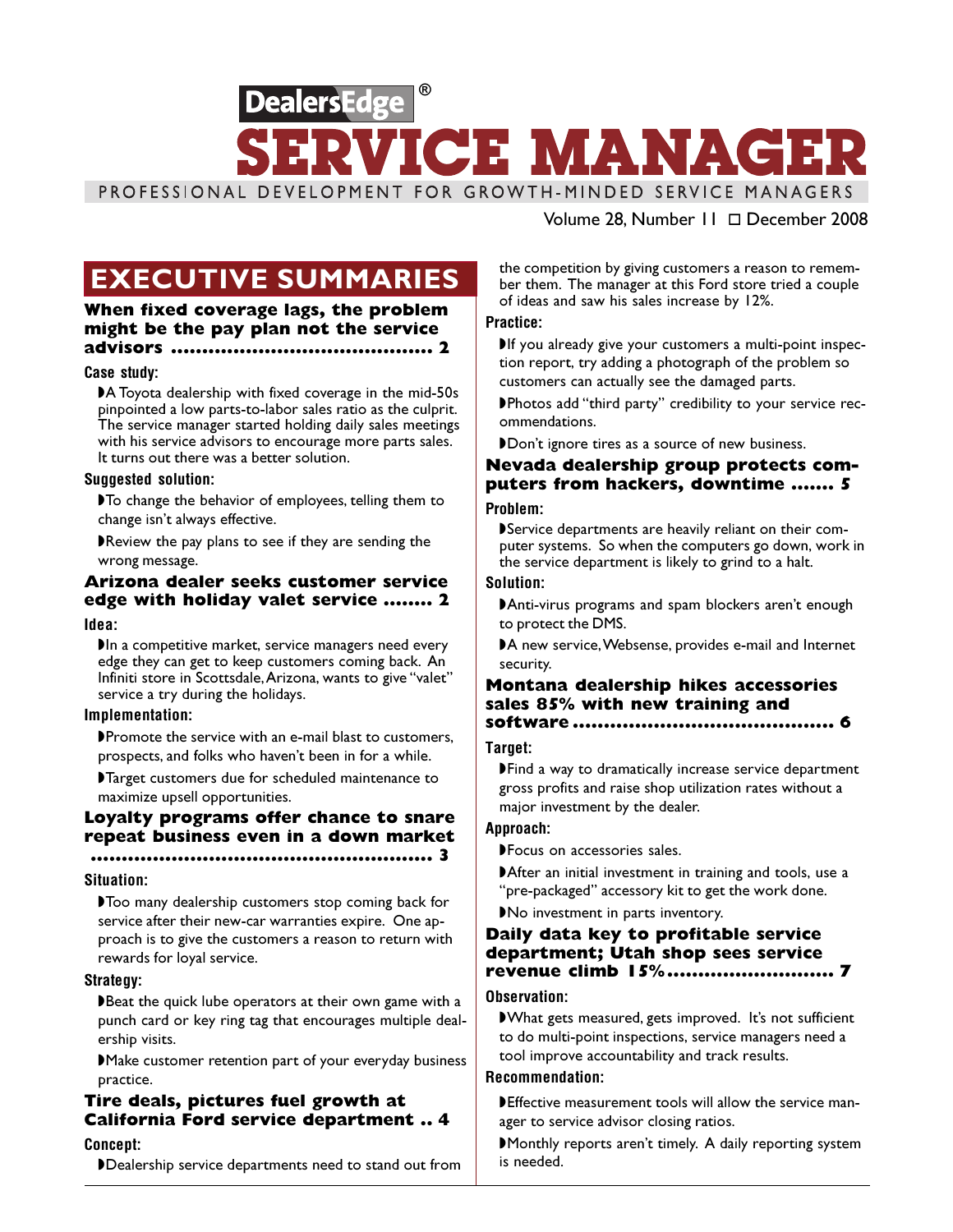# **When fixed coverage lags, the problem might be the pay plan not the service advisors**

ast month, *Service Manager* reported on a case study involving an apparently successful Toyota dealership in Pennsylvania. The problem we identified was that, at though the store was profitable and the service operations cessful Toyota dealership in Pennsylvania. The problem we identified was that, although the store was profitable and the service operations were running well by most measures, the fixed coverage ratio was only in the mid-50s. The service advisors were selling lots of labor, but parts sales were lagging.

Fixed coverage, you will recall, represents the ability of a dealership to "cover" its operating expenses with the gross profits generated by the service and parts departments (and the body shop if the dealership has one). Dealers strive for 100% fixed coverage, but a realistic target is 75% to 80%.

# Check the pay plans

In our case study, the service manager's solution was to get more involved in the service advisor's sales efforts. He instituted a daily sales meeting just before the doors opened in the morning. Service advisors were reminded that their goal was sell \$1 in parts for every \$1 of labor.

The idea is a good one as far as it goes, but Gene White, president of Gene White Management in Slidell, Louisiana, came up with an even more obvious solution. See if you can figure it out.

Here's the actual service advisor pay plan for the Toyota dealership:

- 1. Weekly salary of \$250.
- 2. Commission based on individual flat-rate hours sold.
- 3. Weekly bonus of \$135 \$260 for shop efficiency.
- 4. Weekly bonus of \$125 \$200 for effective labor rate.
- 5. Weekly bonus of \$50 \$150 for hours/repair order.
- 6. \$2.00 for every menu sale.
- 7. Monthly CSI bonus.

Service advisors in this dealership

earn \$50,000 to \$60,000 a year.

It looks pretty comprehensive doesn't it? If you can spot the flaw in the pay plan, go to the head of the class with Gene White.

As Gene correctly guessed, the Coverage continued on page 3

# **Arizona dealer seeks customer service "edge" with holiday valet service**

I t's a competitive market out there. Between a weak<br>economy, and low-balling independent lube chains,<br>service managers are looking for new ideas and new<br>ways to separate them from the pack and keep customers t's a competitive market out there. Between a weak economy, and low-balling independent lube chains, service managers are looking for new ideas and new coming back.

At Infiniti of Scottsdale in Arizona service manager Bob McGinnis and service director Frank Canisales have decided to make the holiday season work for them by offering a holiday valet pickup and delivery service for customer using their shop.

"We're looking for a different edge," Frank told Service Manager recently.

The program just kicked off Nov. 11, so at our deadline it was too early to say in specific terms how the program had impacted business, but Frank says customers have told him they are excited about it – and appreciative.

# E-mail promotion

To promote it, they did an e-mail blast to existing customers, prospects, and those who hadn't been back in a while. They also alerted local media.

"We wanted to do something really nice, really luxurious, for our service customers during the holiday season," said Bob. He's been with the shop since it opened in 1990.

Their Holiday Valet program runs until New Year's. It's free, and of-

Service continued on page 3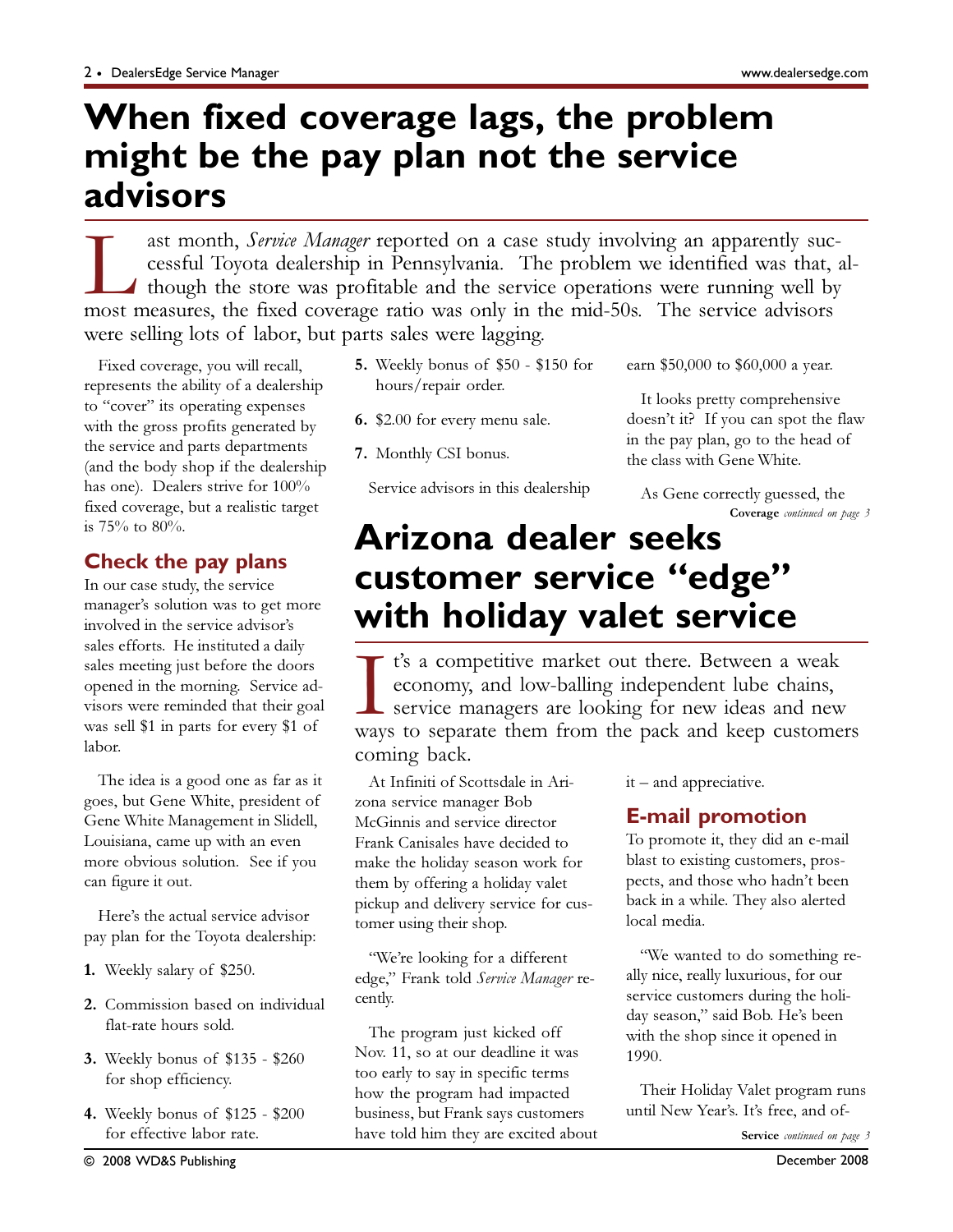### Coverage continued from page 2

service advisor pay plan does not provide any commission or bonus for parts sales. It turns out that this is flaw in many of the service advi-

fers pick-up and delivery of vehicles for service customers.

They are targeting customers who need regularly scheduled maintenance, such as the 7,500 mile inspection, or the 15K inspection. But it is also open to bigger, unexpected maintenance work such as tires, brakes and alignments.

# Advance planning

sor pay plans we review. Parts sales are taken for granted. Some dealerships take the simple approach and pay service advisors a flat percentage (usually  $4\%$  to  $6\%$ )

Service *continued from page 2* But Bob and his team didn't want this program to turn into The Nightmare Before Christmas. So they sat down and thought it through beforehand. "This is the first time we are doing this, but we expect the demand to be pretty high," Frank notes.

> All requests for appointments must be made with 24 hours notice, and will be subject to prior appointments already on the service sched-

of combined labor and parts sales. Gene suggests replacing one of the labor-oriented bonuses in the above pay plan with a bonus for parts gross profits. ❖

ule. The pick-ups and deliveries will run from 7:30 am to 7:30 pm, Monday through Friday. No weekends.

Bob's team at Infiniti will handle the car pick-ups and deliveries, with backup from other personnel as needed. Just like a restaurant that offers carry out, Bob has set a delivery area that is finite, but that covers virtually all his car owners. ❖

# **Loyalty programs offer chance to snare repeat business, even in down market**

hile the sales figures for new cars, especially domestics, are pretty chilling these days, service departments can thrive in a down market, experts tell Service Man*ager*. Some of it is basic common sense: When money is tight, people are more inclined to coax their old car along with service rather than buy a new one.

But service managers we've talked to have also told us that "loyalty programs" can be a big boost. The problem is that sometimes service managers don't really understand what a loyalty program is or is all about, says Andy Wolfe, managing partner at Dealer Concepts, and a pioneer in the concept for service departments.

"There is such a gigantic need for dealerships to understand loyalty programs today," he tells Service Manager. The reason is simple: Times are tough, customers are struggling financially themselves, and quick lube shops and other competitors often do a better job of marketing to existing customers, he says.

# Fixed operations figures

Studies done over the last few years also show that service accounts for the lion's share of profits at most dealerships (see box below).

that's more the job of traditional advertising, e.g. "Come to Our Shop in January and get 10 percent off Any Service" coupons.

## **2006 Profits Profits by Department (according to NADA)**

- New Cars: -3.3% (vs. 14.5 in 2005)
- Used Cars: 28% (vs. 27% in 2005)
- Service and Parts: 77% (vs. 66% in 2005)

But a key to making a loyalty program work is understanding what it is – and isn't. For example, some service managers make the mistake of thinking the goal is to get a customer to come into your shop for a single visit. That's an important thing to do, Andy points out, but

# Training customers

Instead, a loyalty program, often featuring a punch card or key ring tag, should "train" your customers to make multiple visits to your shop with the lure of a reward, e.g. a free oil change after you've paid for three.

Repeat continued on page 4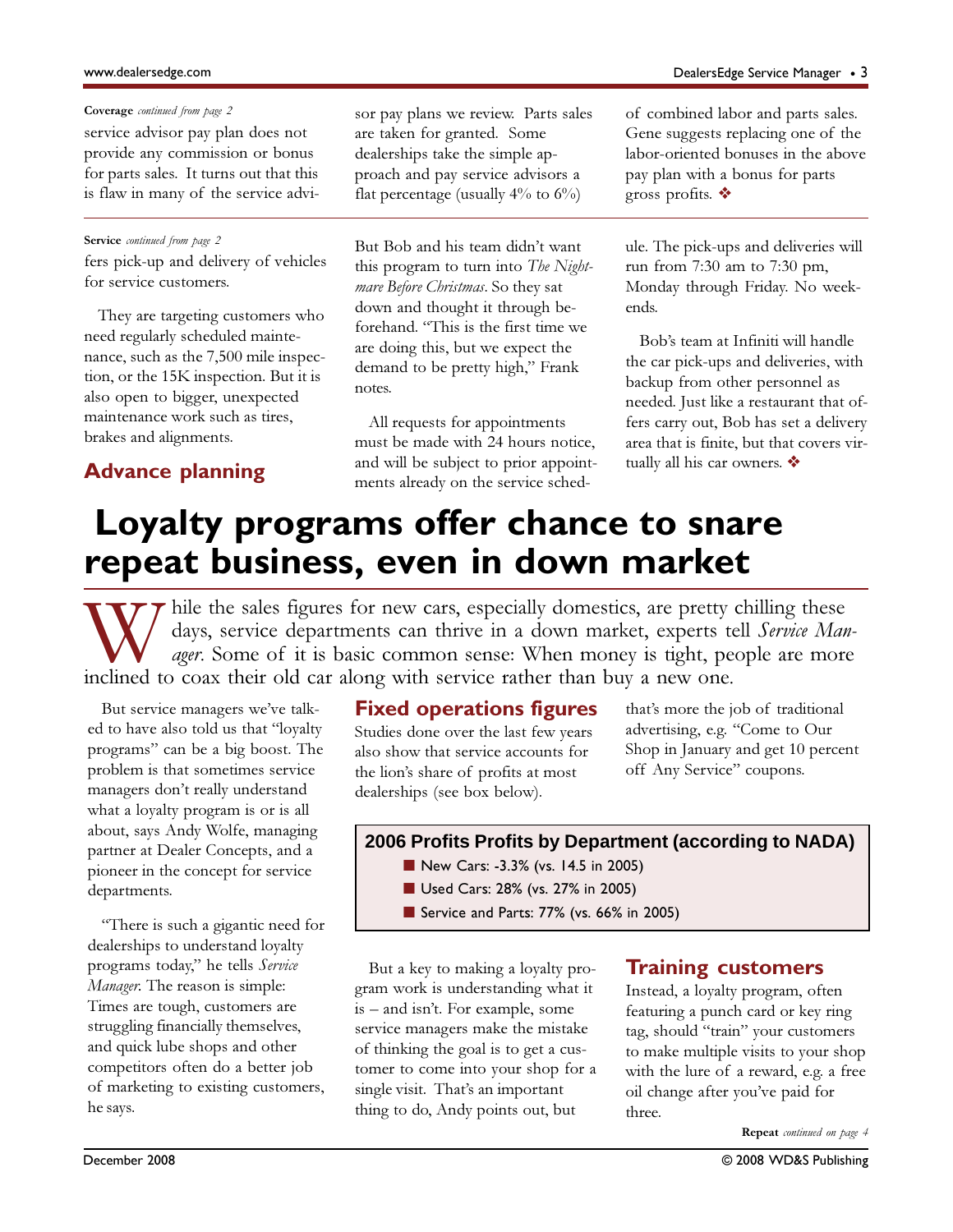#### Repeat continued from page 3

"Loyalty programs create 'stickiness' at your dealership," Andy explains. "They give customer a reason to come back without having to rely on traditional advertising alone."

And as NADA and others have

# LOYALTY PROGRAM EXPERT OFFERS FREE **WEBINARS**

Dealer Concepts Managing Partner Andy Wolfe will conduct a free webinar, "Retaining Customers during Tough Times," every Tuesday and Thursday at 2pm EST. Any dealer or service manager can register. Info is available at www.you rloyaltyrewards.com/register/

The one-hour webinar will include a presentation and Q&A session. Discussion areas during the presentation include how to:

- $\blacktriangleright$  Cultivate a culture of retention
- Create and build a successful loyalty program
- Utilize the Internet as a retention tool
- Motivate customers
- **Maximize profits**

demonstrated, winning customers for profitable service business actually helps to win them for new car sales anyway. Some studies have found that Regular service customers are 17 times more likely to buy their next vehicle from their servicing dealers.

"Dealers who are serious about succeeding must make customer loyalty and retention part of their every day business," Andy says. But that's not as easy as it might sound, he warns. For starters, many dealerships focus a huge amount of time, money and other resources on new car sales – sometimes at the expense of service.

For example, the average dealership spent almost \$400,000 on advertising last year, and almost 90 percent of that went toward new car sales, not promoting service. "Over five years of ownership, this means that \$328,157 was spend on a three week window acquiring a new customer which leaves \$36,461 to keep these customer over the next five years," Andy says. ❖

# Need to convince your GM to invest in service promotion? This might help

If you are a service manager who needs some ammo to convince the GM and others that your department deserves more seed money, consider this:

An October 2008 study from the respected Deloitte research and analysis firm says profit from service and parts operations is more than 53 percent higher than overall business profitability.

"By neglecting service and parts, automotive companies jeopardize their business models. Inviting competitors to exploit captive markets is a dangerous game. Service is a crucial link to customer loyalty and retention," they say in the report.

"Success in servicing a sold product is typically a crucial component in building a manufacturing brand. Failure in the service business can mean the slow (or sometimes not so slow) death of a brand," adds the report, "Ladies and Gentlemen, Start Your Service Engines."

# **Tire deals, pictures fuel growth at California Ford service department**

ervice business is up at least 12 percent and tire sales have increased by 100 percent in the past year since Simi Valley Ford tried some new wrinkles: inspection reports with photos, and a "buy three, get one free" tire deal, says president Larry Hibbler.

Offering extensive inspections to customers has been popular, he reports, but the program really took off when they added detailed reports with photos of the potential work, e.g. corroded battery or worn belts or tires.

"Customers would say they want-

ed to think about it," Larry reports. Many would get home and not return. But with inspection reports that have clear photos of the projected service work, Larry says many more are coming back or calling the next day to schedule the work, even if it's a big ticket item.

"The reports with photos almost act like a third party" in customers' minds, Larry says. Instead of feeling like the dealership is pushing them to make a repair, they can simply look at a photo and that tells the story in a non-aggressive way, he says.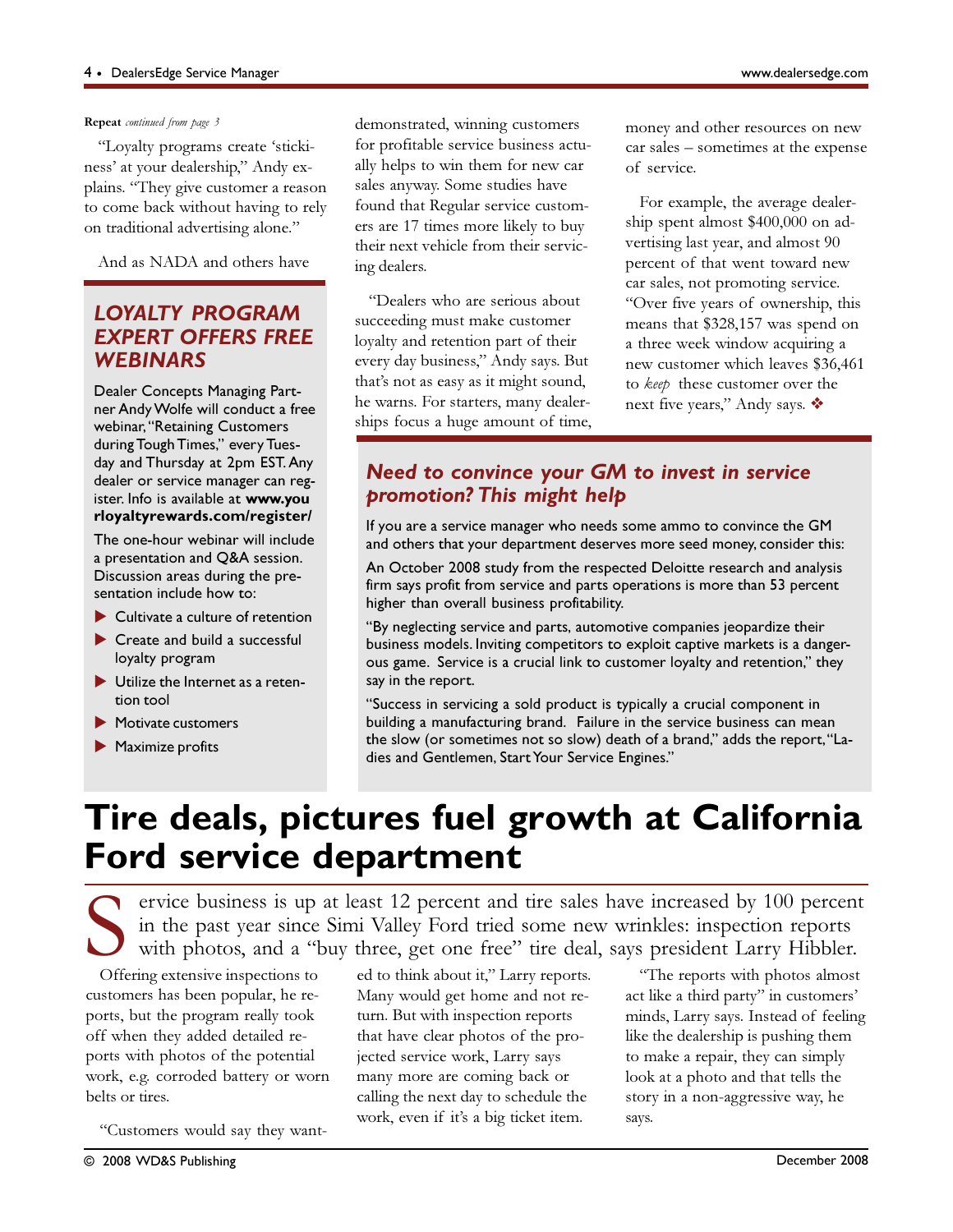"Our customers say they love the photos in the inspection reports," Larry says. His shop inspects every car and conducts a walkaround, too.

"Photos are better, more detailed inspection reports have improved our service profits by 12 to 15 percent," he says.

And he's also scoring with a new tire promotion that has boosted tire sales by 100 percent and started bringing in many non-Ford customers. "They come in for the tire deal and we win them as longer-term service customers," Larry says.

Larry also says a Ford Advantage card program that gives "points" per dollars spent in the shop has had a positive impact. It's been especially helpful holding on to a disappointed customer. "Instead of losing them or having to give a refund, we just tell them that we can add some extra points to their card" and it is a more cost-effective way to make an otherwise irritated customer feel better and keep coming back to Simi Valley Ford for service, he says. ❖

# **Nevada dealership group protects computers from hackers, downtime**

IN EX ix months ago the computers at the Michael Hohl Automotive Group were going<br>down "all the time" recalls information to be a large to be a large set of the state of the state of the state of the state of the state of down "all the time," recalls information technology manager Doug Hays. With more than 100 employees and nine dealerships across northern Nevada, Doug struggled with protecting network computers from viruses, Trojans and other scary online threats.

The Hold Auto Group includes Buick, Cadillac, GMC, Honda, Chevrolet and Subaru. They also have two RV dealerships. The group also specializes in parts sales and services, and has a growing online presence that offers financing, inventory, parts ordering and appointment requests.

# Employees using compromised websites

The compromised computer network problem was bigger in the sales department, but service and especially parts had their share of troubles, Doug tells Service Manager. "We would lose a computer weekly or more often, sometimes all day, and sometimes having trouble retrieving vital information on that computer."

Even though they regularly installed and updated various anti-virus systems and anti-spam blockers on their Email server, employees were inadvertently introducing malware into the organization by

unknowingly visiting comprised web sites and clicking on spam links that connected them to infected sites, Doug says. "I spent the majority of my day cleaning machines and worrying about losing confidential data."

But he's recently installed Websense's Hosted Email Security system and reports he hasn't had a down computer since. "We used to have computer down all the time, and now we don't," Doug says.

"With the hosted deployment option from Websense, we saw results immediately. In just a few short months of having the product up and running they have paid for themselves in terms of time saved cleaning machines," he reports. "Websense also allows us to allow our employees to use the Internet safely and productively, while reducing our business risk."

# Encrypted Email

The Websense Hosted Email Security system eradicates spam while

protecting against viruses, phishing and other malware. The solution also keeps organizations' essential information from leaving the company by encrypting and protecting outbound service Email. The solution protects against malware and delivers granular Web filtering and centralized policy management for any type of environment, including those with remote locations, home offices, and mobile laptops.

All Websense solutions are powered by the ThreatSeeker Network, which continuously monitors the Internet for changes and emerging threats. The resulting information is immediately incorporated into the company's Web, data and Email security solutions. The result is that the network adapts to the rapidly changing Internet threat environment at speeds Websense says is not possible by traditional security solutions.

"We've had no problem installing or training our team to use it,"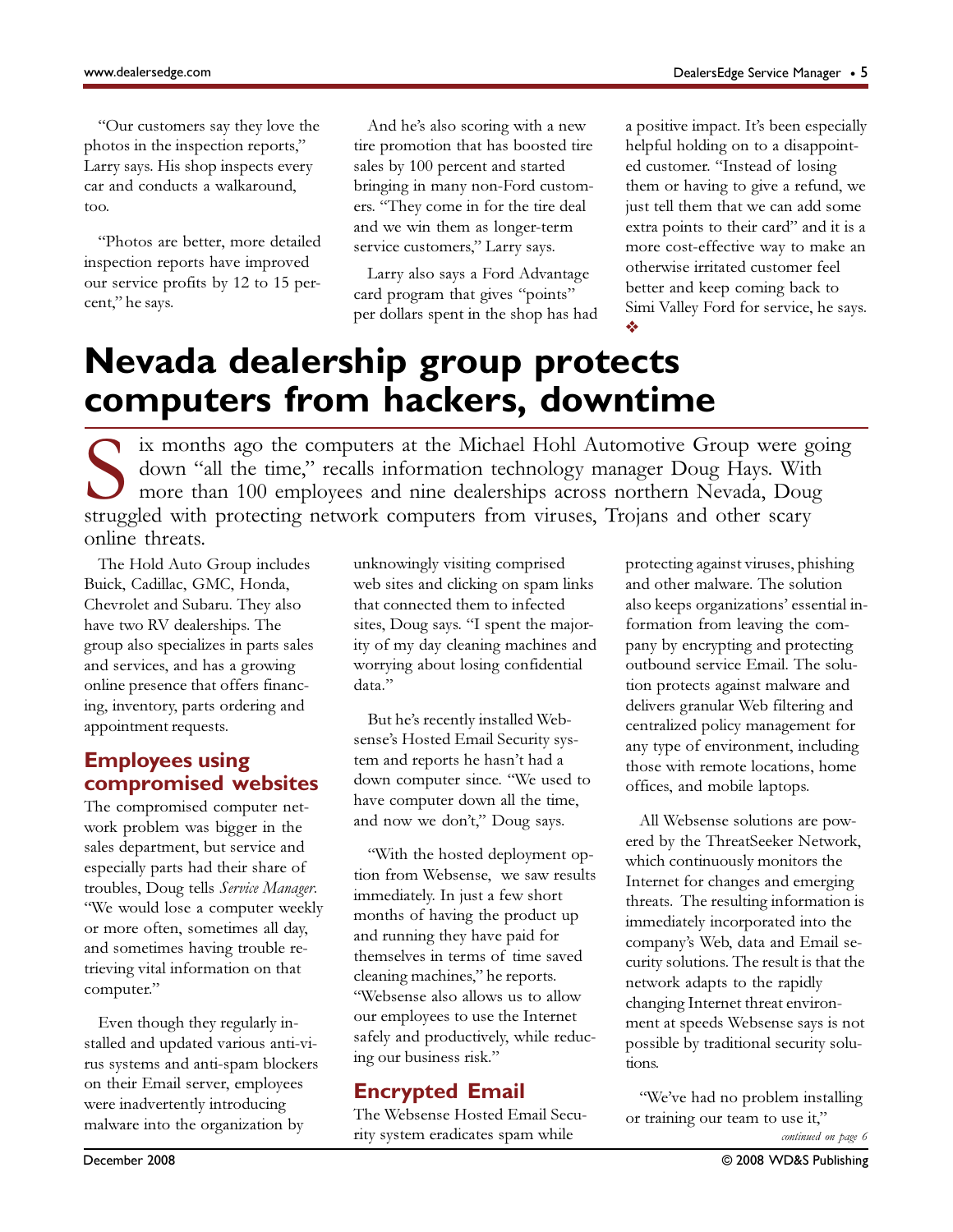Doug says. Questionable websites are blocked, but it is easy to override that and allow them in if they are okay. Doug says he has probably allowed about fifty different websites in since installing the system. "Downloads are the most dangerous," he adds. Websites and Emails with downloadable attachments present the highest risk, so

those he examines closely via Websense"

Service writers and techs use the system by logging in with a password from whatever location they want to use.

Doug reports that for safety's sake he automatically blocks all

training videos and presentations – but that it's easy using Websense to go back into the system and allow them through. It's as simple as entering the domain name in a field on the screen. ❖

For more information, go to www. websense.com.

# **Montana dealership hikes accessories sales 85% with training, software**

T wo years ago service manager Steve Goff didn't think much or about accessories sales. "We would react if a customer asked about something, but we didn't focus on it much."

That was then and this is now. Since installing DealerTrack software and training his team on how to effectively and smoothly upsell on accessories, Steve tells Service Manager that his accessories business is up 85 percent — so much so that he's about to break ground on an all-accessories annex to his Montana dealership.

The 12,000 square foot facility will sell accessories for all brands, even though Steven's Notbohm Motors in Miles City Montana is a Chevy shop.

"We made a decision two years ago to hit accessories hard, and it has paid off for us," Steve says. He's also leveraging the accessories business to get more into body detailing and other specialized work. "It's improving CSI and our bottom-line because we can now be a one stop shop for customers," he says.

# Upfront investment in training and tools

But without the right training and tools, the accessories business is a bear that scares off a lot of service managers, Steve says. "This business is huge, there is so much to know… and if you make a mistake and fail to live up to a promise with a customer you can lose that business forever."

Most auto manufacturer CRM and DMS systems don't handle accessory sales well, says DealerTrack accessories solutions manager and director of DTA Solutions Jason Bernstein.

"We bridge that gap and help with tools and training to sell accessories, but the dealership has to be committed to selling them…it's not going to automatically happen by installing the software," he tells Service Manager.

DealerTrack also offers a one-to two-day training course called Accessory School that helps service advisors and others learn the finer points of upselling accessories.

# Three modules

Steve uses the DealerTrack Accessories Solution, which features three integrated modules:

- Buy: This is an electronic catalog featuring products from a broad network of OEM and aftermarket suppliers. "I can instantly see where a part is, how long it will take, and give the customer the exact price based on what different vendors are charging for it," Steve says. The e-catalog allows his team to quickly browse and locate a wide range of accessories that match the customer's car, and then highlights the most popular choices. Steve's dealers can then make a purchase directly with their mouse. Steve says a big advantage of this is it allows him to be "confident" that he can deliver what he promises both in terms of price and timetable. Plus, he doesn't have to keep an extensive inventory of parts and accessories stored on-site.
- Sell: This component can help dealers maximize the profitability of their accessories from any location in their dealership and websites. It includes "cool ideas," which are media presentations of accessorized vehicles and per-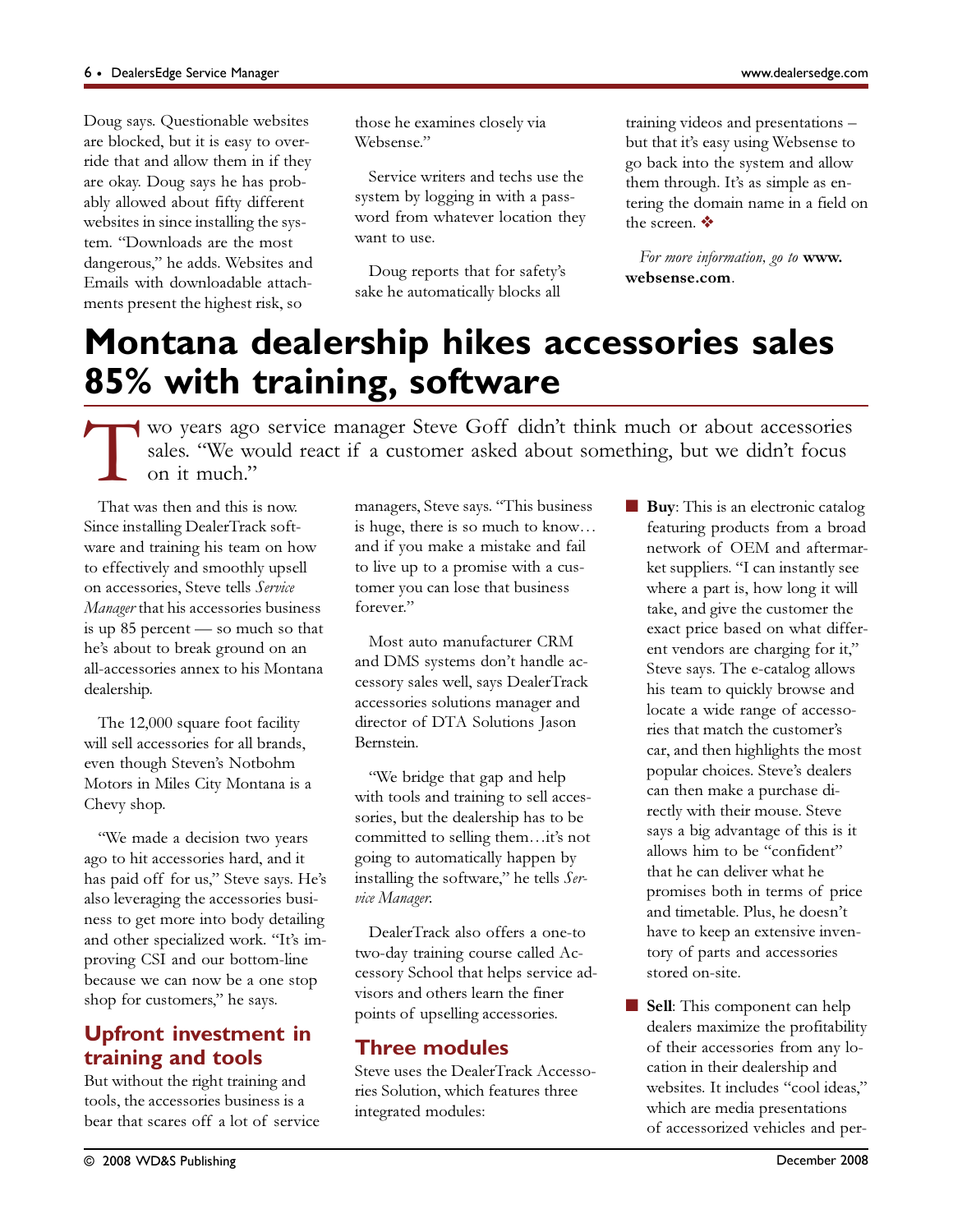sonalization so that a customer can "see" how various accessories will look on their vehicle. It includes a 3D visualize feature that lets customers "build" their own personalized vehicles on line. "That's a huge sales tool for us," Steve says. Oftentimes a customer will be on the fence about whether to make a purchase, and then will decide to buy it after they "see" their chrome wheels, fog lights, or other accessory online.

■ **Manage**: This component helps dealers maximize profitability by managing the entire sales and fulfillment process in one integrated system, either from one store or across their entire network. It enables dealers to track and manage every accessories lead, and then develop Email or direct mail campaigns targeting the dealership's existing customers or prospects. It also tells dealers which accessories are selling well and which aren't moving.

"This has brought a lot of new money into our shop and broadened our gamut" of offerings, Steve says. At a time when new car sales are slow, he says being able to find a new revenue stream like this is especially welcome. "At our shop, fixed ops covers about 80 to 90 percent of the dealerships expenses, and we rely on these accessories sales now" to improve the bottomline, Steve adds. ❖

# **Daily data key to profitable service department; Utah dealership service business climbs 15%**

t the height of The Cold War with the former Soviet Union, President Ronald<br>Reagan liked to remark that when he negotiated with the Soviets he took the<br>attitude of "Trust, but verify."<br>That's probably not a bad ap-with ser Reagan liked to remark that when he negotiated with the Soviets he took the attitude of "Trust, but verify."

That's probably not a bad approach for service managers (and GMs) to take when managing their service departments.

For example, Saturn of St. George in Utah saw its service department business increase by 15 percent when it installed tools that provided them daily numbers on car inspections and how techs and service advisors were recommending the work and making the sale.

"It was a process change that became a cornerstone of our increased success," General Manager Travis Bostwick tells Service Manager. "If there's no accountability, there's no success," he says. Now he can know at the end of each day how effective his folks are when it comes to recommending service options – and closing the deal.

In days past, he and his service manager would get monthly reports with service numbers. "Getting those numbers is the only way to get the pulse of the service department," he says. But the problem with getting the numbers monthly is that it is hard to keep up with problems to fix them and even harder to spot problems before they become worse.

But in the nearly two years since he's installed MPi's (www.mpifix .com) inspection tools, Travis says service business is so good that he doesn't even need to run than many aggressive special offers. "Part of it is the economy," he admits. In other words, in a down economy like we're experiencing today, people are more inclined to fix cars rather than buy new ones. Still, measuring and reporting numbers each day, as opposed to monthly, has made his service advisors and others more on their toes and efficient in dealing with customers.

It's not the tool itself that is important, it is more the concept of demanding regular, real-time statistics and results in your shop that matters, Travis says. "Unless you really have a strong feeling for what's going on in your service department, you've got to have accurate, frequent numbers to work with," he says. ❖

# **This is YOUR newsletter. Connect with us!**

**DealersEdge Service Manager** 10 West 7th Street, P.O. Box 606 Barnegat Light, NJ 08006

**Hotline:** 800-321-5312 **Fax:** 800-321-5312 **E-mail:** jmcauseyj@aol.com **Service Manager's online forum: www.dealersedge.com** click on Forums